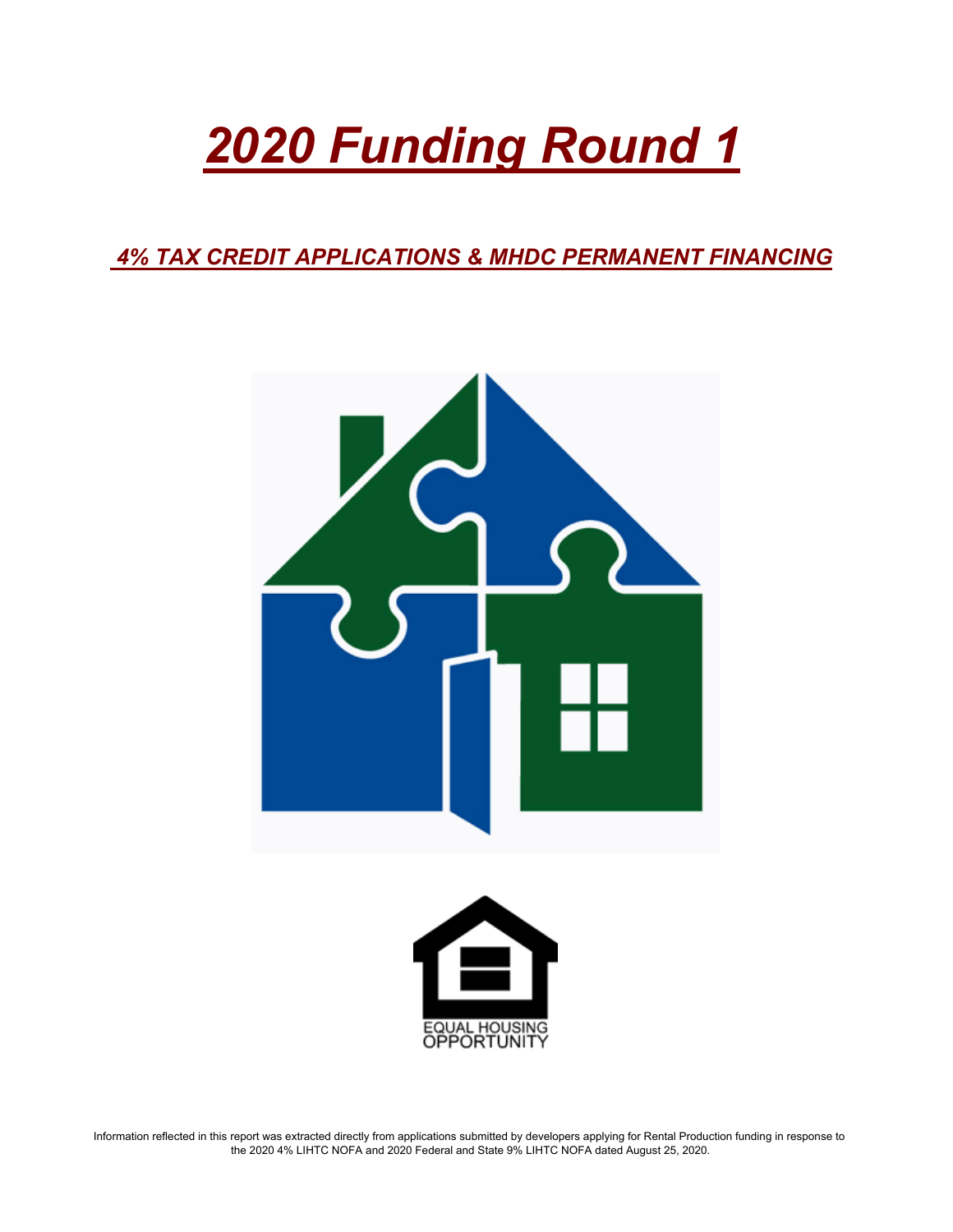### **Kansas City Region**

#### **Development Information Developer Information**

Acquisition/Rehab

Family

### 20-404 Parker Square Apartments 1051 Basie Place Kansas City, MO 64106

#### **Unit/Rent Info**

48 - 2 Bedrooms: \$940 108 - 3 Bedrooms: \$1,215 48 - 4+ Bedrooms: \$1,360

Total Units: 204 Total Affordable Units: 204

20-412

CRG Developers LLC 86 Rt. 59 E Spring Valley, NY 10977-5214 Moshe Eichler (845) 356-7773

#### **LIHTC Request**

State LIHTC Request: \$181,768 Federal LIHTC Requested: \$915,887

#### **Development Information Developer Information**

Twelfth Street Heritage Development Corporation 2124 E. 12th Street Kansas City, MO 64127 Dwayne Williams (816) 216-6242

#### **LIHTC Request**

State LIHTC Request: \$565,585 Federal LIHTC Requested: \$808,240

#### **Unit/Rent Info** 29 - Studio: \$693 - \$844

64 - 1 Bedroom: \$737 - \$898 31 - 2 Bedrooms: \$1,070

Heritage Lofts \_ Berkley Riverfront

601 Berkley Parkway Kansas City, MO 64120

Total Units: 124 Total Affordable Units: 124

#### **Development Information Developer Information**

Acquisition/Rehab

Family

EPD Series 3, LLC 125 John Roberts Road, Suite 12 South Portland, ME 04106-3295 Richard Nelson, Jr. (207) 780-8050

#### **LIHTC Request**

State LIHTC Request: \$623,886 Federal LIHTC Requested: \$891,266

20-414 Cloverleaf Apartments 14554 S. Highway 71 Kansas City, MO 64147

#### **Unit/Rent Info**

108 - 2 Bedrooms: \$691 - \$930 96 - 3 Bedrooms: \$827 - \$1,015

Total Units: 204 Total Affordable Units: 204 New Construction

Family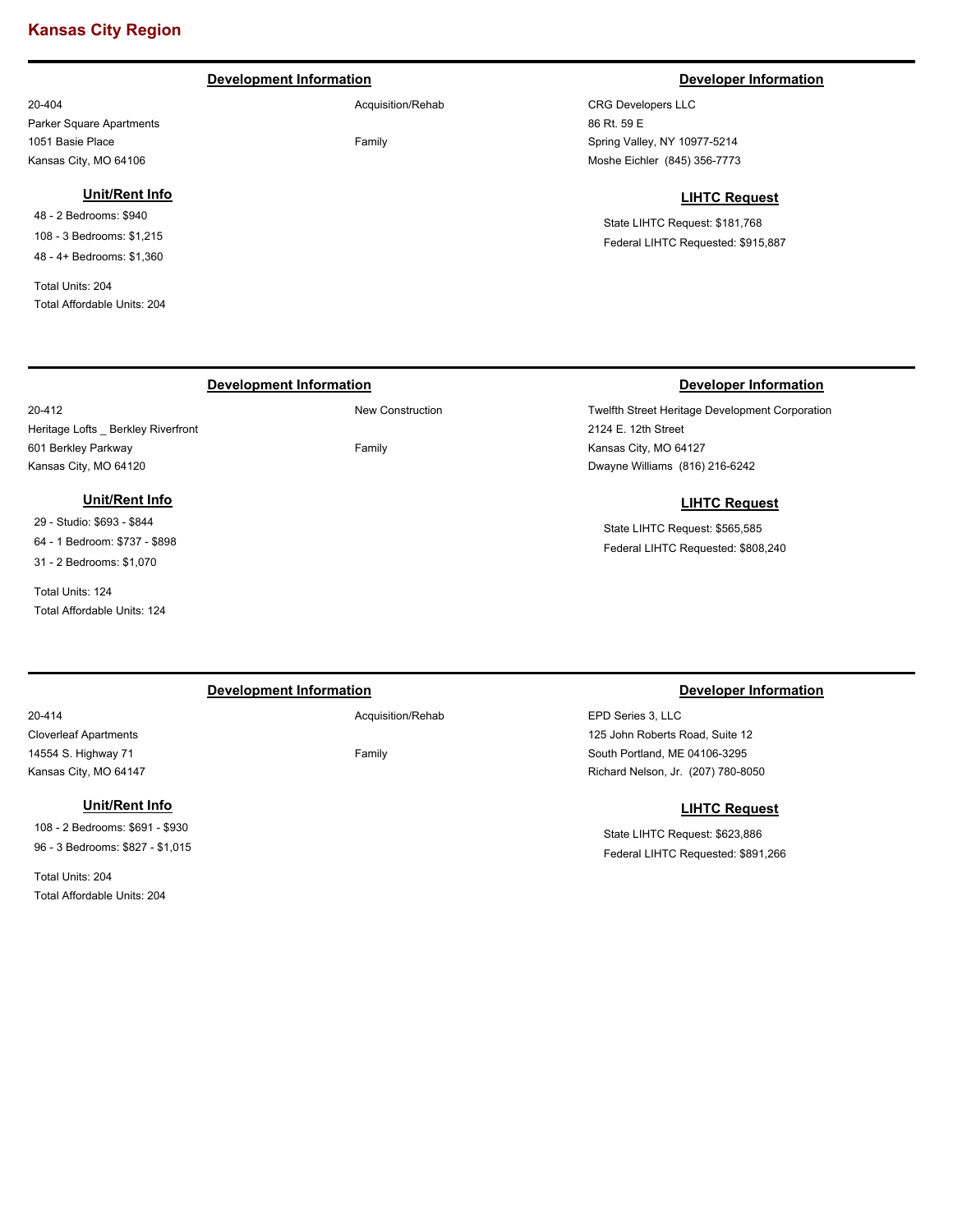### **Kansas City Region**

#### **Development Information Developer Information Developer Information**

Acquisition/Rehab

Family

20-415 Ridgeview Heights Apartments 3223 Hardesty Drive Kansas City, MO 64128-2209

#### **Unit/Rent Info**

20 - 1 Bedroom: \$625 152 - 2 Bedrooms: \$725 20 - 3 Bedrooms: \$900

Total Units: 192 Total Affordable Units: 192

20-417

EPD Series 3, LLC 125 John Roberts Road, Suite 12 South Portland, ME 04106-3295 Richard Nelson, Jr. (207) 780-8050

#### **LIHTC Request**

State LIHTC Request: \$410,467 Federal LIHTC Requested: \$586,382

#### **Development Information Developer Information**

Linwood Lofts 3200 Troost, 1021 E Linwood, 3212 Troost Kansas City, MO 64109

#### **Unit/Rent Info**

50 - 1 Bedroom: \$350 - \$1,100 50 - 2 Bedrooms: \$450 - \$1,200

Total Units: 100 Total Affordable Units: 100

East Linwood and Troost, LLC 1125 Grand Blvd, Suite 202 Kansas City, MO 64106 Jason Swords (816) 581-3991

#### **LIHTC Request**

State LIHTC Request: \$510,911 Federal LIHTC Requested: \$729,874

| Development Information                              |           |                          |           | Developer Information                 |
|------------------------------------------------------|-----------|--------------------------|-----------|---------------------------------------|
| 20-418                                               |           | New Construction         |           | Kimble's Design & Contracting Company |
| 20 Walrond Development                               |           |                          |           | 1601 E. 18th Street # 207             |
| 3032 East 20th Terrace plus multiple scattered sites |           | Family                   |           | Kansas City, MO 64108                 |
| Kansas City, MO 64127                                |           |                          |           | Bill Kimble (816) 605-1138            |
| Unit/Rent Info                                       |           | <b>MHDC Loan Request</b> |           | <b>LIHTC Request</b>                  |
| 15 - 2 Bedrooms: \$800 - \$1,100                     | MHDC HOME |                          | \$800,000 | Federal LIHTC Requested: \$255,380    |
| 12 - 3 Bedrooms: \$1,100                             |           |                          |           | State LIHTC Request: \$255,380        |

Total Units: 27 Total Affordable Units: 27

## New Construction

Family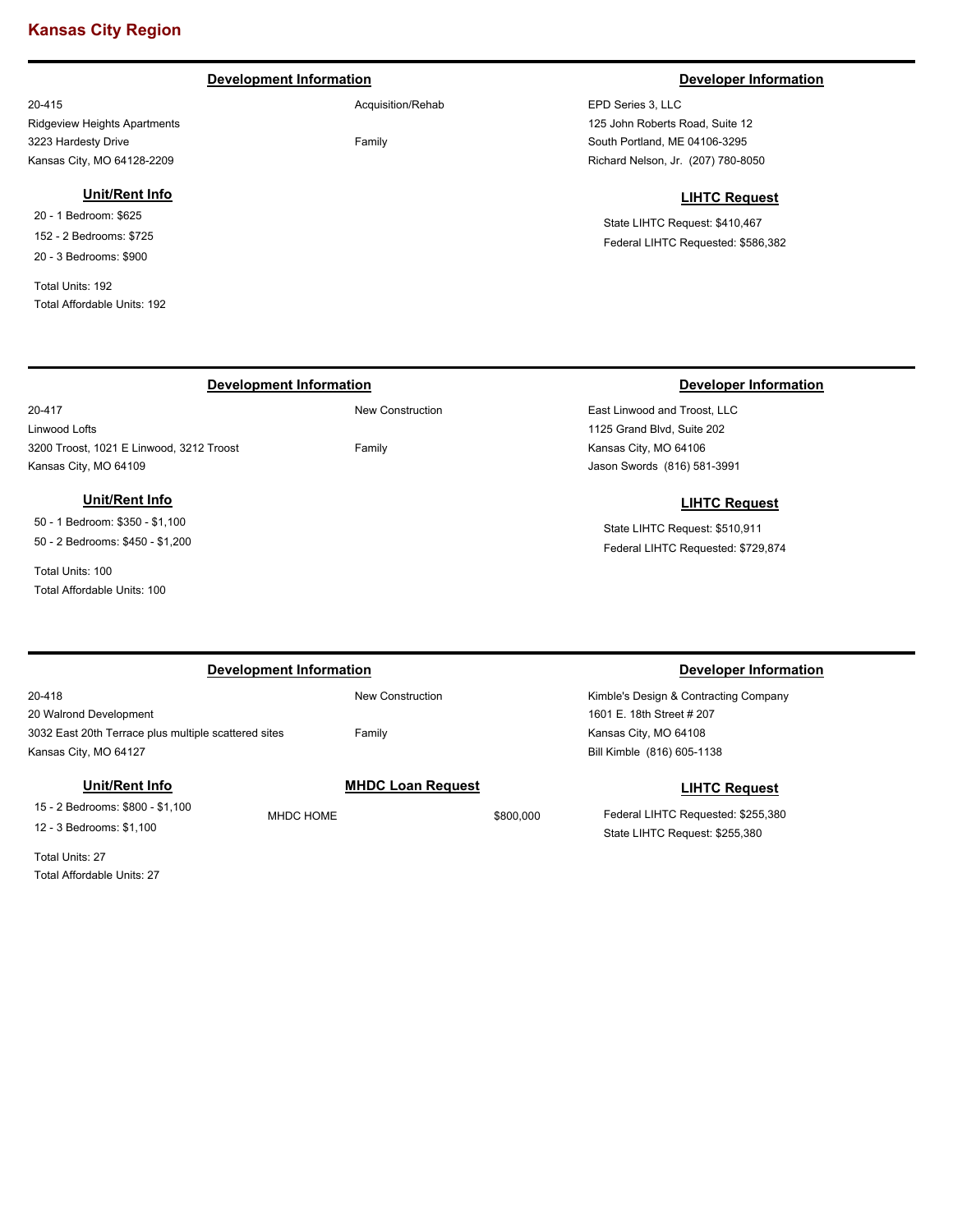### **Kansas City Region**

### **Development Information Developer Information**

20-419

Palestine Gardens \_ Palestine Gardens North 2627 East 33rd Street & 3220 Montgall Avenue Kansas City, MO 64128

#### **Unit/Rent Info**

14 - Studio: \$646 104 - 1 Bedroom: \$760

Total Units: 118 Total Affordable Units: 118

Rehabilitation

Senior 62+

Palestine Gardens / Palestine Gardens, Inc 3220 Montgall Avenue Kansas City, MO 64128 Melvin A. Gross (816) 564-8501

#### **LIHTC Request**

Federal LIHTC Requested: \$380,987 State LIHTC Request: \$380,987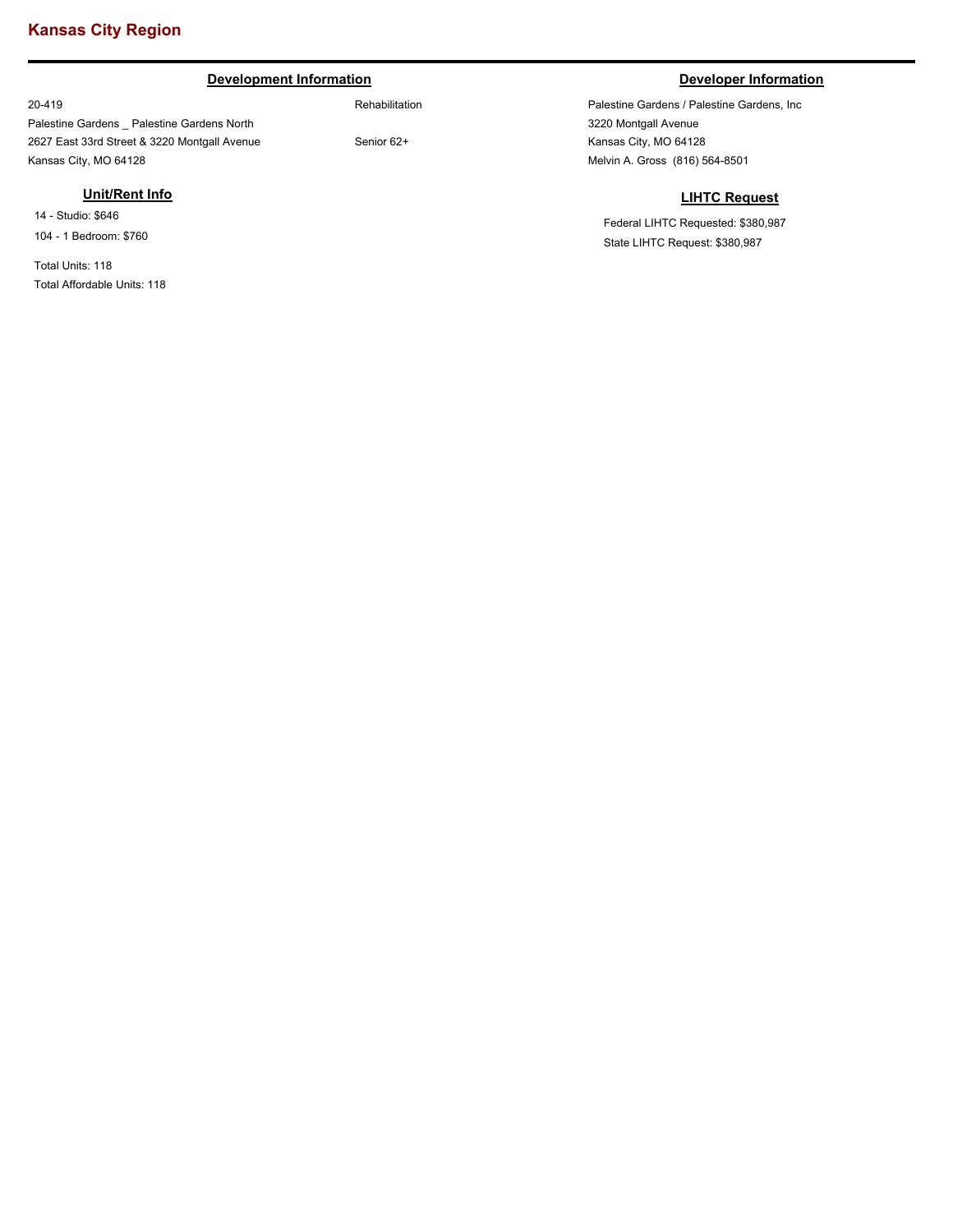### **MSA-Rural Region**

#### 20-407 Freedom House I 107 N William Street Columbia, MO 65201-7761 Mid-Missouri Barrier Free Housing for the Physically Handicapped, 107 N. William Street Columbia, MO 65201-7761 New Construction Family **Development Information Developer Information** Dianne Miller (573) 875-6644 **LIHTC Request** Federal LIHTC Requested: \$112,707 State LIHTC Request: \$112,707 **MHDC Loan Request** MHDC HOME \$300,000 MHDC Other \$770,000 **Unit/Rent Info** 9 - 1 Bedroom: \$899 4 - 2 Bedrooms: \$1,076 Total Units: 13 Total Affordable Units: 13

### **Development Information Developer Information**

20-409 Highland Acres and Meadows 520 Airport Drive Carthage, MO 64836

### **Unit/Rent Info**

79 - 1 Bedroom: \$580 - \$599

Total Units: 79 Total Affordable Units: 79

#### **Development Information Developer Information**

Acquisition/Rehab

Family

**LIHTC Request**

Preservation of Affordable Housing, LLC

2 Oliver Street, Suite 500 Boston, MA 02109-4937 Dena Xifaras (617) 261-9898

Preservation of Affordable Housing, LLC

Federal LIHTC Requested: \$380,214 State LIHTC Request: \$380,214

2 Oliver Street, Suite 500 Boston, MA 02109-4937

Dena Xifaras (617) 261-9898

#### **LIHTC Request**

Federal LIHTC Requested: \$356,844 State LIHTC Request: \$356,844

20-410 Deerfield Village 615 Airport Drive Carthage, MO 64836

#### **Unit/Rent Info**

10 - 1 Bedroom: \$600 34 - 2 Bedrooms: \$695 16 - 3 Bedrooms: \$785

Total Units: 60 Total Affordable Units: 60 Acquisition/Rehab

Senior 62+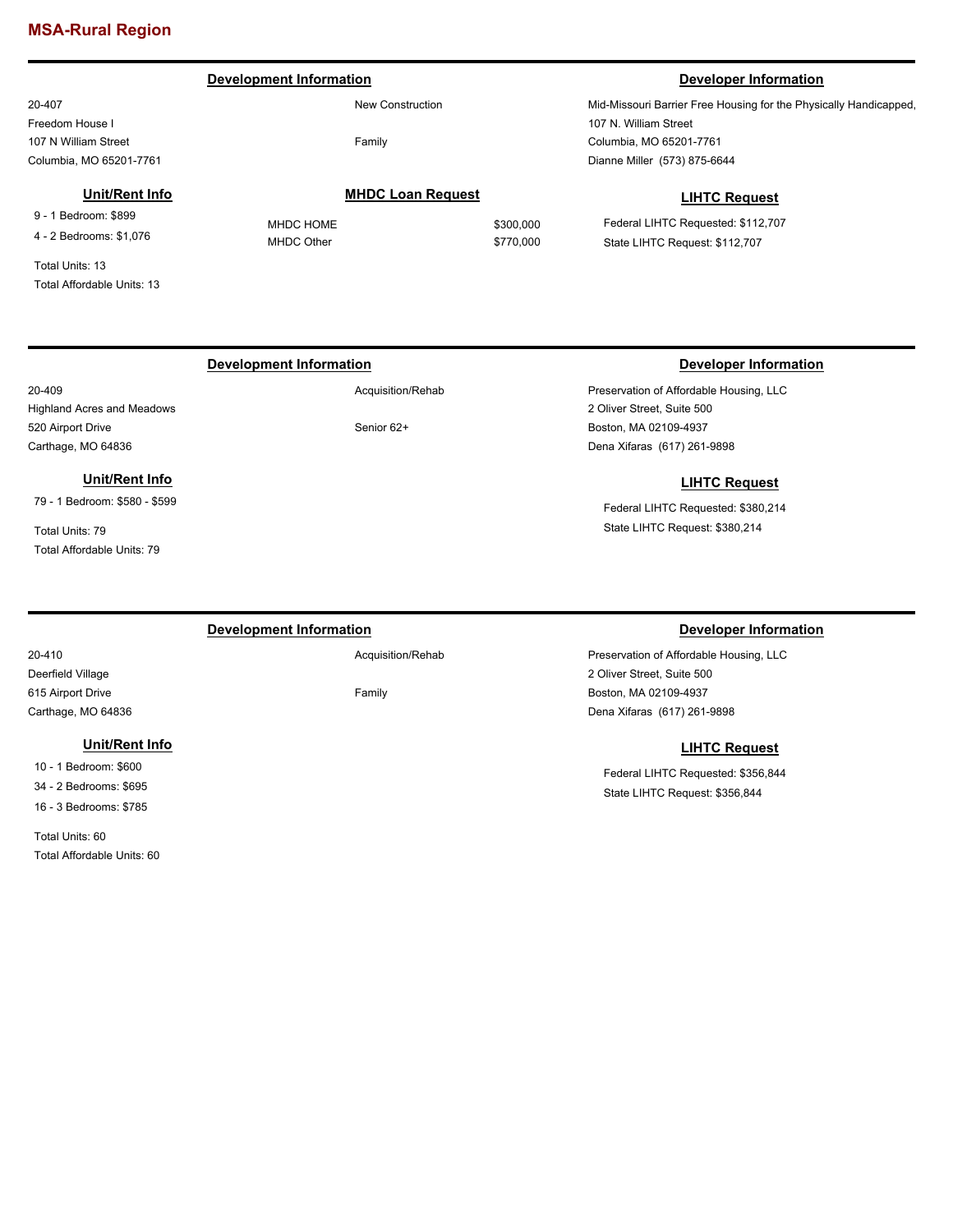### **MSA-Rural Region**

#### **Development Information Developer Information Developer Information**

Rehabilitation

Family

Acquisition/Rehab

Family

Pinnacle on the Park, LP 525 S Campbell Ave. Springfield, MO 65806

20-411

#### **Unit/Rent Info**

225 - 1 Bedroom: \$452 - \$655 1 - 2 Bedrooms: \$836

Total Units: 226 Total Affordable Units: 226

### **Rural Region**

#### **Development Information Developer Information**

20-403 Diamond Apartments (formerly Oak Tree Apartments) 2005 Forum Dr Rolla, MO 65401

### **Unit/Rent Info**

40 - 2 Bedrooms: \$345 - \$600 40 - 3 Bedrooms: \$395 - \$750

Total Units: 80 Total Affordable Units: 72 Total Market Units: 8

Breckenridge Development Services, Inc. w/ BGC Advantage (Mas 1910 Farmerville Highway Ruston, LA 71270-7150 Holly Knight (318) 224-2997

### **LIHTC Request**

State LIHTC Request: \$690,000 Federal LIHTC Requested: \$986,000

3 Diamond Development, LLC 6677 N. Lincoln Ave, Ste 400 Lincolnwood, IL 60712-3619 Ben Porush (847) 677-7206

### **LIHTC Request**

Federal LIHTC Requested: \$321,000 State LIHTC Request: \$321,000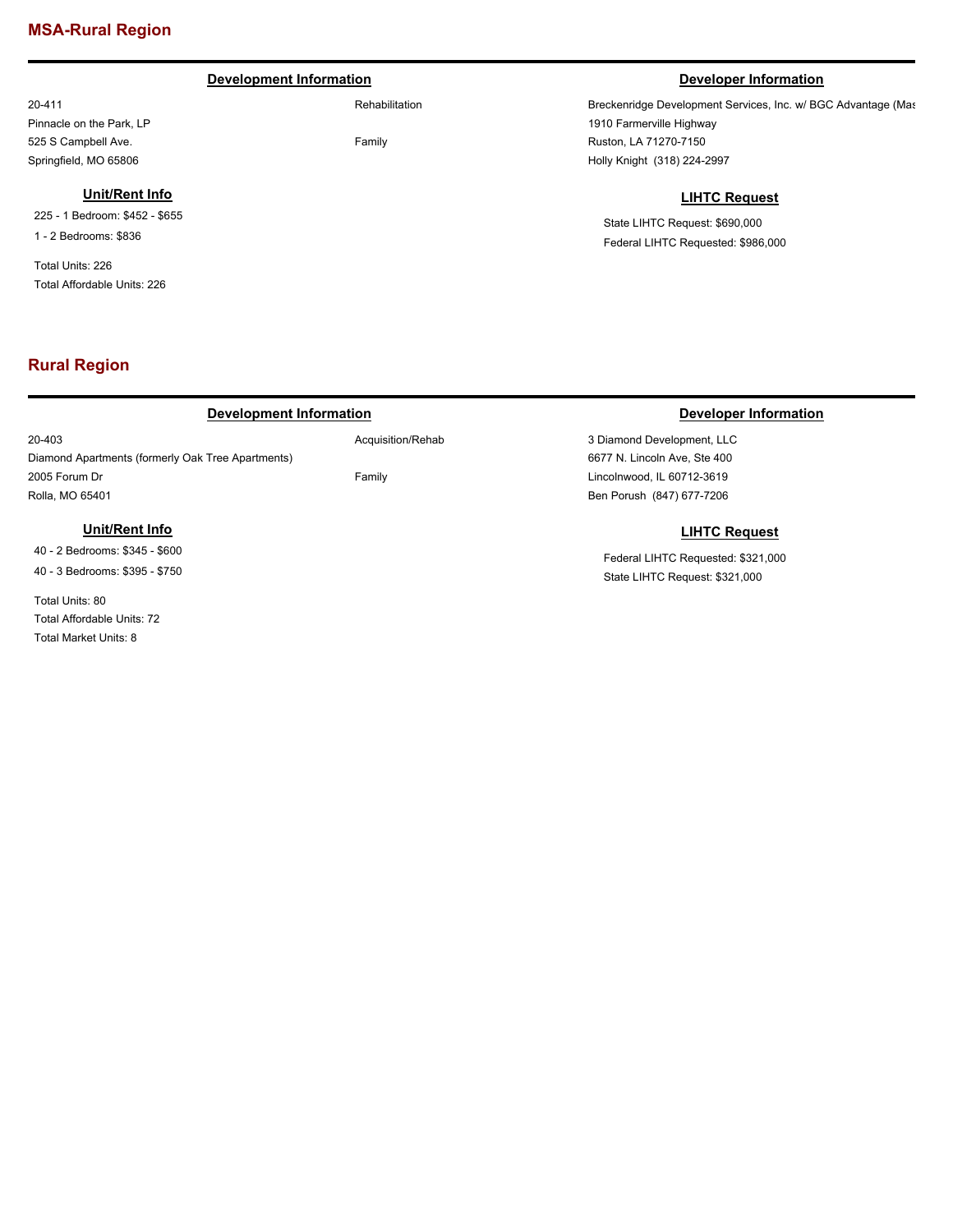Park Place Apartments 4399 Forest Park Boulevard St. Louis, MO 63108

242 - 1 Bedroom: \$1,295

Total Affordable Units: 242

Total Units: 242

20-401

#### **Development Information Developer Information**

Acquisition/Rehab

Senior 62+

Park Place Senior Housing Developer, LLC c/o Related Affordable, 30 Hudson Yards, 72nd Floor New York, NY 10001 David Pearson (212) 801-3738

#### **LIHTC Request**

State LIHTC Request: \$700,000 Federal LIHTC Requested: \$1,792,640

Winter Garden Senior Housing Developer, LLC c/o Related Affordable, 30 Hudson Yards, 72nd Floor

Federal LIHTC Requested: \$655,868

New York, NY 10001

David Pearson (212) 801-3738

### **Development Information Developer Information**

20-402 Winter Garden Apartments 5708 Kingsbury Place St. Louis, MO 63112

### **Unit/Rent Info**

**Unit/Rent Info**

94 - 1 Bedroom: \$940 18 - 2 Bedrooms: \$1,275

Total Units: 112 Total Affordable Units: 112

#### **Development Information Developer Information**

Acquisition/Rehab

Family

### State LIHTC Request: \$655,868

**LIHTC Request**

ABC-Merit Partners LLC 8519 Rapley Preserve Circle Potomac, MD 20854-5475 Alan Michaels (301) 802-1250

#### **LIHTC Request**

Federal LIHTC Requested: \$427,600 State LIHTC Request: \$427,600

20-406 City Place Tower Apartments 200 N 4th Street St. Louis, MO 63103-1902

#### **Unit/Rent Info**

36 - Studio: \$650 - \$695 42 - 1 Bedroom: \$750 - \$765 18 - 2 Bedrooms: \$950

Total Units: 96 Total Affordable Units: 96

Senior 62+

Acquisition/Rehab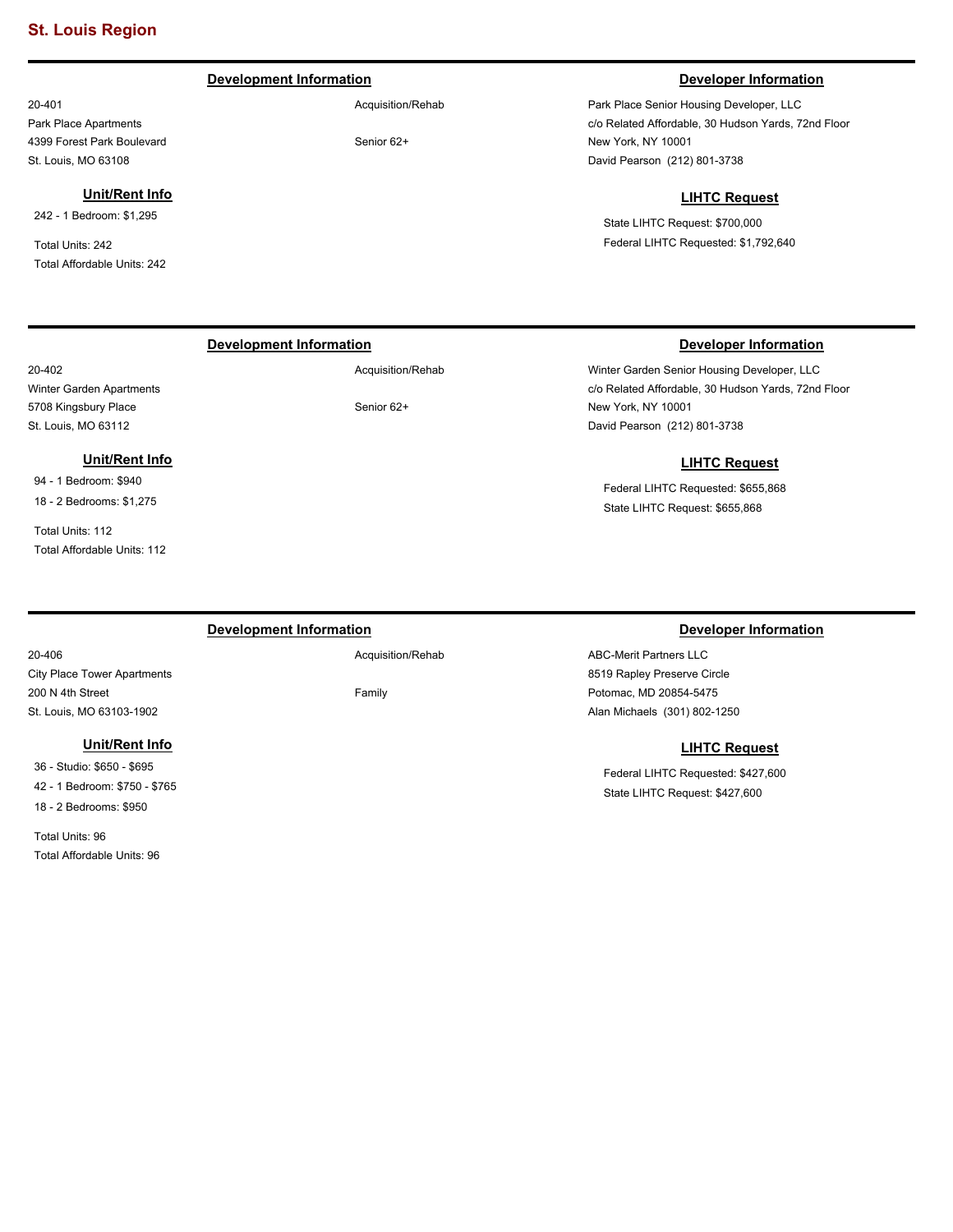### **St. Louis Region**

20-408 Covenant Place III #6 Millstone Campus Drive St. Louis, MO 63146-5775

#### **Unit/Rent Info**

155 - 1 Bedroom: \$750 - \$1,015

Total Units: 155 Total Affordable Units: 155

Acquisition/Rehab

Senior 62+

**MHDC Loan Request** MHDC HOME \$50,000 MHDC Other \$365,000

#### **Development Information Developer Information Developer Information**

Community Housing Management Corp. #8 Millstone Campus Drive, Suite 2000 St. Louis, MO 63146-5766 Joan Denison (314) 432-1610

#### **LIHTC Request**

State LIHTC Request: \$613,000 Federal LIHTC Requested: \$875,704

20-413 Etzel Place VI Apartments 5869 Etzel Avenue St. Louis, MO 63112

### **Unit/Rent Info**

38 - 2 Bedrooms: \$456 - \$655 43 - 3 Bedrooms: \$503 - \$730 6 - 4+ Bedrooms: \$545 - \$972 1 - 4+ Bedrooms: \$1,122

Total Units: 88 Total Affordable Units: 88 New + Acquisition/Rehab Family

### **MHDC Loan Request**

MHDC HOME \$1,050,000

K-M Housing, LLC 10143 Paget Drive St. Louis, MO 63132 Greg Vatterott Jr (314) 427-4000

#### **LIHTC Request**

State LIHTC Request: \$326,250 Federal LIHTC Requested: \$435,000

| Development Information                                         | Developer Information    |           |                                    |  |
|-----------------------------------------------------------------|--------------------------|-----------|------------------------------------|--|
| 20-416                                                          | Acquisition/Rehab        |           | Northside Community Housing, Inc.  |  |
| Northside Heights                                               |                          |           | 4067 Lincoln Ave                   |  |
| 5500 Natural Bridge Ave plus multiple scattered sites<br>Family |                          |           | St. Louis, MO 63113-3221           |  |
| St. Louis, MO 63120-1627                                        |                          |           | Michael Burns (314) 531-0310       |  |
| Unit/Rent Info                                                  | <b>MHDC Loan Request</b> |           | <b>LIHTC Request</b>               |  |
| 13 - 1 Bedroom: \$495 - \$515                                   | MHDC CHDO                | \$300,000 | Federal LIHTC Requested: \$334,137 |  |
| 38 - 2 Bedrooms: \$560 - \$675                                  | <b>MHDC Fund Balance</b> | \$700,000 | State LIHTC Request: \$334,137     |  |
| 14 - 3 Bedrooms: \$750 - \$800                                  |                          |           |                                    |  |

Total Units: 65 Total Affordable Units: 65

### **Development Information Developer Information**